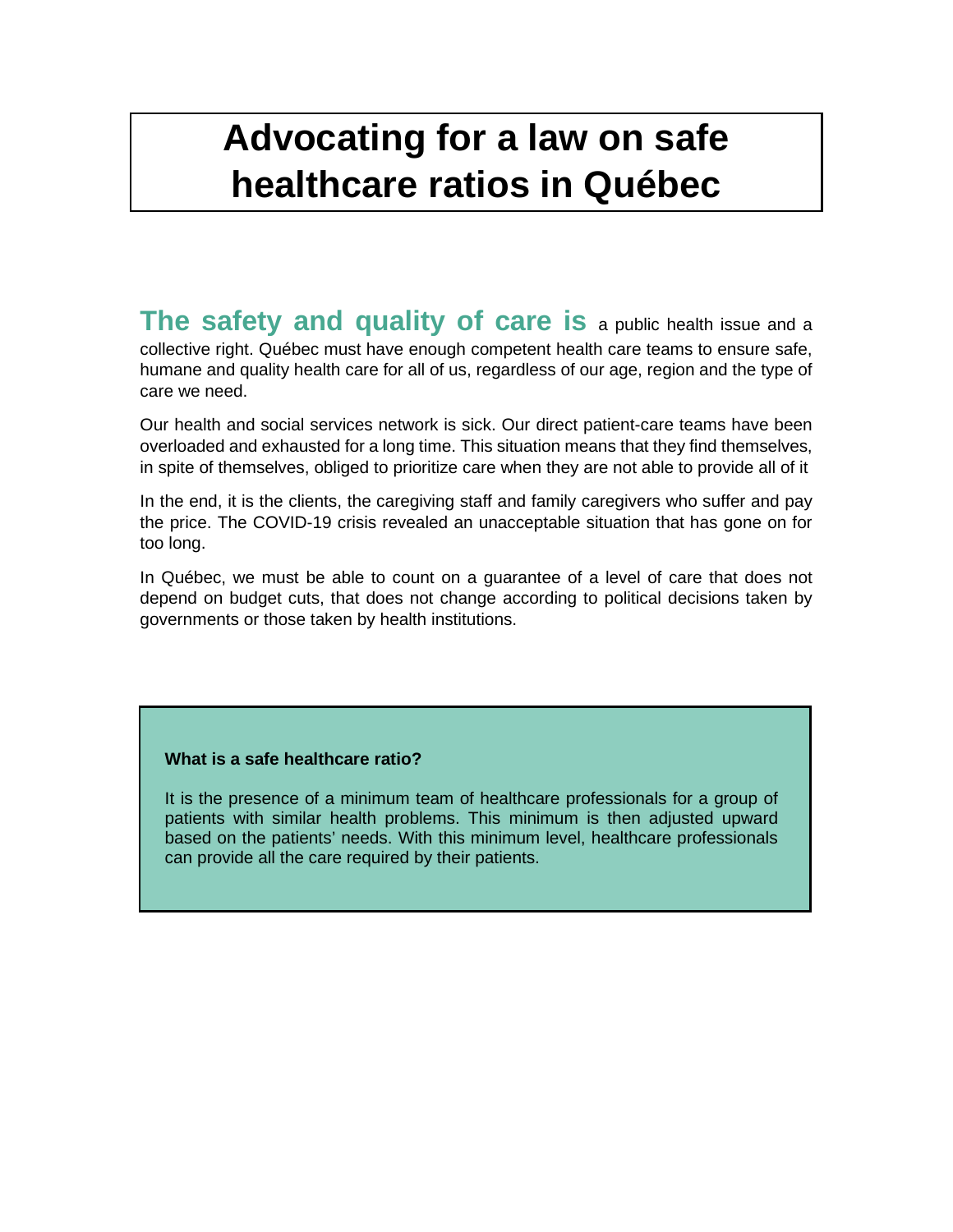# **Safe ratios must be a mandatory standard that is**

**applied everywhere**, in order to always have complete care teams to take care of a given group of patients and communities.

We are entitled to demand that the health care we receive is high quality and that it is delivered in the safest possible way. Ratios are a concrete solution for offering Quebecers the care they deserve.

#### **Ratios have positive impacts on the safety and quality of care.**

A few examples are:

- In Australia, in the State of Victoria, where ratios have existed in public CHSLDs since 2000, the record of COVID-19 is exceptional: as of November 2020, there were only 15 cases of COVID-19 and no deaths from COVID-19 were reported in this State of 6.6 million residents, whereas, in Québec, the first months of the pandemic wrecked havoc on CHSLD residents.
- Ratios projects were carried out in Québec. Several positive and convincing results have been observed on the quality of care provided to patients and on the caregiving staff's and family caregivers' quality of working life, including enriched clinical practice.
- Patients who had been bedridden on arrival at a CHSLD because they had not been assessed in time were able to regain some of their functional autonomy because the staff had time to develop adapted walking programs and to assist them.
- Physicians have identified:
	- o Healthcare professionals have better knowledge of the patients;
	- o More exhaustive and better documented assessments;
	- o Quicker diagnoses, which reduces the number of additional tests needed.
- The number of patient falls had decreased dramatically in various practice settings, as had the number of patient re-admissions for problems within 30 days of being discharged from medical and surgical units.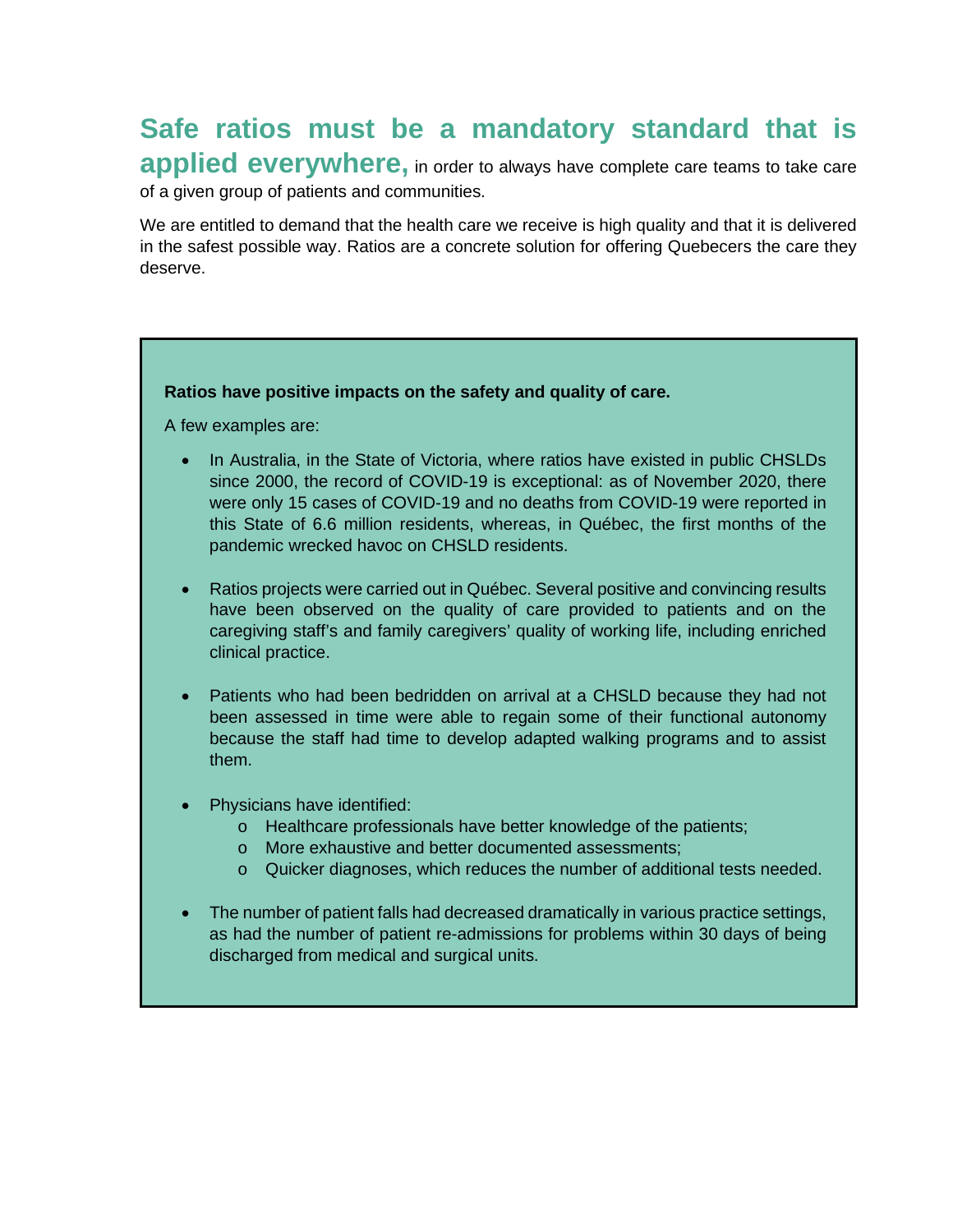### **Safe ratios are necessary for attracting staff** to the

network and for the people who already work there to stay healthy and enjoy a rewarding work environment, for the benefit of the population. The ratios were conclusive elsewhere in the world for both attracting and retaining the staff needed for improving the safety and quality of the care. The Québec healthcare system deserves this solution as well.

#### **Ratios are the impetus needed to attract and retain healthcare professionals in the public network**

- After the implementation of ratios in California, vacant positions decreased by 69%, applications for nursing education increased by 60% and work accidents decreased by 31.6% for nurses and by 38.2% for licensed practical nurses. Furthermore, the number of nurses increased by an average of 10,000 a year.
- In Australia, in the State of Victoria, the government campaign accompanying the introduction of a law on ratios brought back 2,300 nurses to the network, a 10% increase in staff in only 12 months. In 2 years, 3,400 FTE nurses were recruited, and 1,400 nurses returned to work. After six years, 7,000 nurses returned to the public network.

**Unite our voices** to demand ratios guaranteeing there will be enough healthcare professionals to form teams able to care for the clients in a safe manner and provide quality care in Québec. Together, let's act to save lives, improve health care and preserve the dignity of Quebecers.